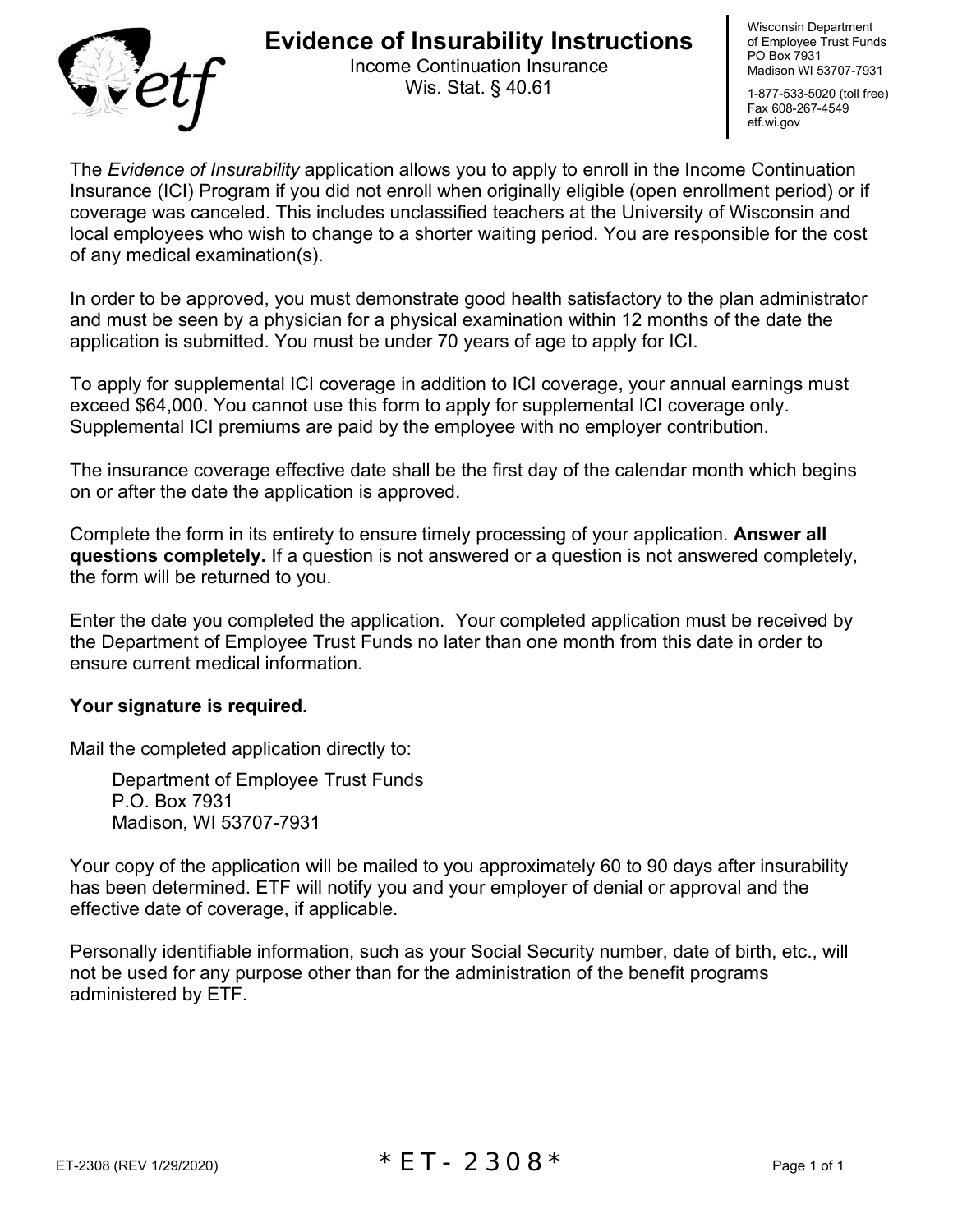## **Evidence of Insurability**

Income Continuation Insurance Wis. Stat. § 40.61

Wisconsin Department of Employee Trust Funds PO Box 7931 Madison WI 53707-7931 1-877-533-5020 (toll free)

Fax 608-267-4549 etf.wi.gov

|                                                                                                                                              |                |                             |                      |                                      |  | Social Security number:                             |                                       |               |     |        |      |
|----------------------------------------------------------------------------------------------------------------------------------------------|----------------|-----------------------------|----------------------|--------------------------------------|--|-----------------------------------------------------|---------------------------------------|---------------|-----|--------|------|
| First<br>MI                                                                                                                                  | Last           |                             |                      |                                      |  |                                                     | Date of birth (MM/DD/YYYY)            |               |     |        |      |
| Street Address or P.O. Box                                                                                                                   |                |                             |                      |                                      |  |                                                     | Sex                                   | Height<br>ft. |     | Weight | lbs. |
| City                                                                                                                                         | State          |                             | ZIP Code             |                                      |  |                                                     | $\Box$ M $\Box$ F                     |               | in. |        |      |
| • Have you ever applied through ICI Evidence of Insurability before?                                                                         |                |                             |                      | $\Box$ Yes $\Box$ No                 |  |                                                     | <b>Current Employer or Department</b> |               |     |        |      |
| • Are you applying to shorten your waiting period?                                                                                           |                |                             | $\Box$ Yes $\Box$ No |                                      |  |                                                     |                                       |               |     |        |      |
| • In addition to ICI, are you applying for supplemental coverage?<br>(Annual earnings must exceed \$64,000 to be eligible for supplemental.) |                |                             |                      | $\Box$ Yes $\Box$ No                 |  |                                                     |                                       |               |     |        |      |
| <b>Local Government Employees Only</b><br><b>UW Faculty and Academic Staff</b>                                                               |                |                             |                      |                                      |  | <b>Employer Number</b><br>69-036                    |                                       |               |     |        |      |
| I elect the following waiting period<br>(calendar days):                                                                                     |                | (calendar days):            |                      | l elect the following waiting period |  | Occupation<br>Date Eligible for WRS<br>(MM/DD/YYYY) |                                       |               |     |        |      |
| $\Box$ 30 day                                                                                                                                | $\Box$ 125 day | $\Box$ 30 day $\Box$ 90 day |                      | $180$ day<br>$\Box$                  |  |                                                     |                                       |               |     |        |      |
| $\Box$ 90 day                                                                                                                                | $\Box$ 180 day | $\Box$ 60 day               | $\Box$ 120 day       |                                      |  |                                                     |                                       |               |     |        |      |

| Answer each of the following questions carefully and completely |                                                                                                                                                                                                                                           |  | <b>No</b> |
|-----------------------------------------------------------------|-------------------------------------------------------------------------------------------------------------------------------------------------------------------------------------------------------------------------------------------|--|-----------|
|                                                                 | 1. Are you presently in good health and free from physical impairment? If no, explain.                                                                                                                                                    |  |           |
|                                                                 | 2. If female, are you currently pregnant? (If yes, you are not eligible to apply at this time. Please<br>apply later).                                                                                                                    |  |           |
|                                                                 | 3. Has any life, health, or accident and sickness insurance application including income<br>continuation insurance been canceled, rejected or assigned to a special rate category because<br>of your medical condition? If yes, explain.  |  |           |
|                                                                 | 4. Have you, within the last five years, made claim for or received disability or retirement payments<br>because of an illness or injury? If yes, give date, amount, company, type of illness or injury, type<br>of insurance and reason. |  |           |
| 5.                                                              | During the last five years have you been hospitalized, had surgery or been advised to have<br>surgery? If yes, give date, hospital, doctor and diagnosis.                                                                                 |  |           |
|                                                                 | 6. Have you, within the last five years, missed work for more than two weeks because of an illness<br>or injury? If yes, list dates of time off and type of illness or injury.                                                            |  |           |